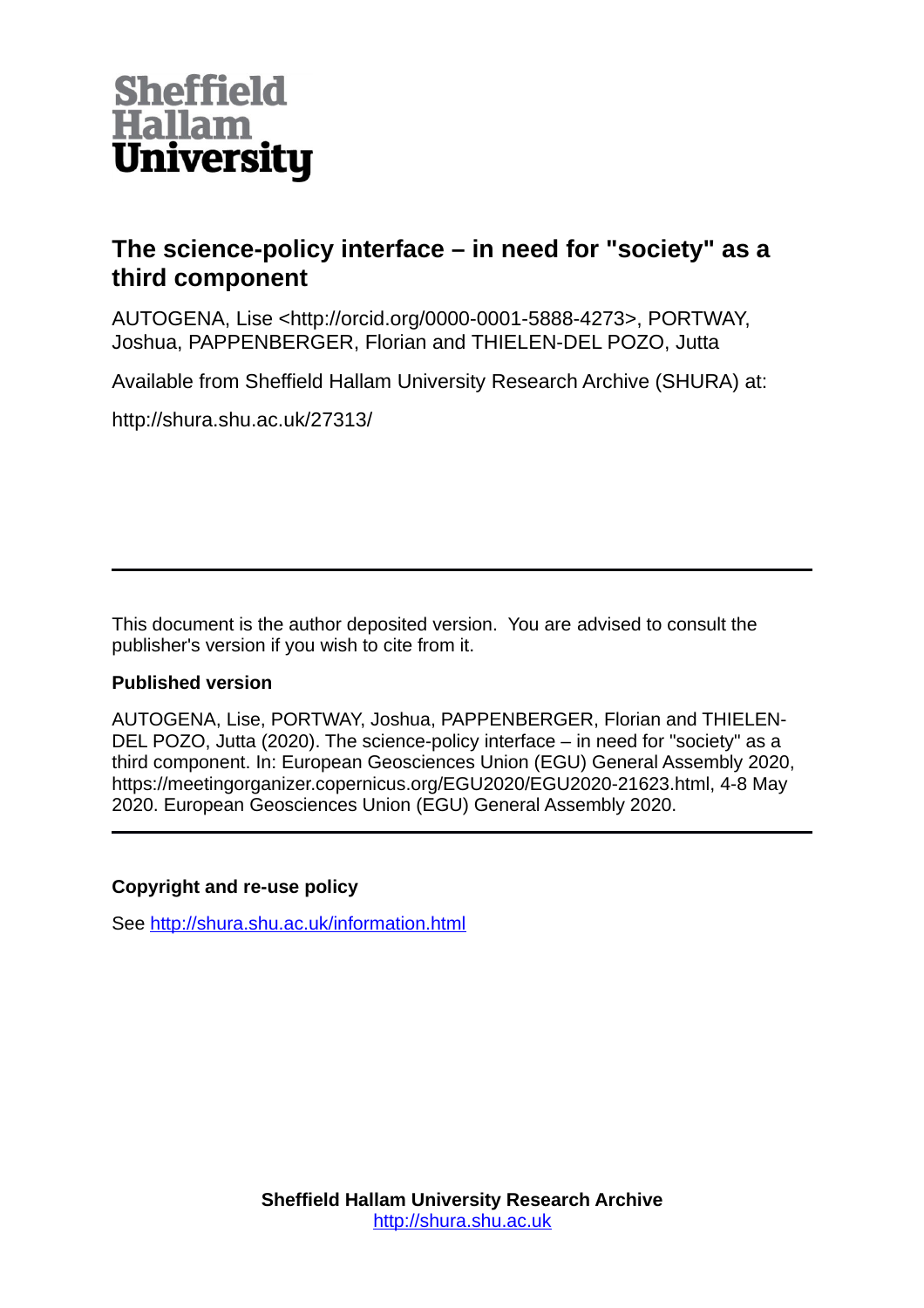

EGU2020-21623 https://doi.org/10.5194/egusphere-egu2020-21623 EGU General Assembly 2020 © Author(s) 2020. This work is distributed under the Creative Commons Attribution 4.0 License.



## **The science-policy interface – in need for "society" as a third component**

**Jutta Thielen-del Pozo**, Lise Autogena, Joshua Portway, and Florian Pappenberger European Commission Joint Research Centre, Scientific Development Unit, ISPRA (VA), Italy (jutta.thielen-delpozo@ec.europa.eu)

The European Union is funding research through so-called framework programmes (FPs), the financial and strategic tools to stimulate excellence, innovation, economic growth and creation of jobs across Europe. The allocated research budgets increased considerably from less than 4 billion Euro for FP1 (4 years) to 100 billion for Horizon Europe (FP9, 7 years), demonstrating the strategic importance that is being attributed to research and development for a strong and competitive Europe. The upcoming framework programme Horizon Europe will add a new level of ambition for the scientific, economic as well as societal impact of EU funding and address global challenges that affect the quality of our daily lives.

However, if societal issues that affect our everyday lives are to be addressed effectively in research and to drive the necessary innovation process in view of a better future, then the third component at the science-policy interface must be "society". Robust data, facts and evidences represent an important input to policy making in addition to other inputs and considerations. Scientists and policy makers must therefore not only network amongst their communities and experts but also interact with the public and engage in dialogue with citizens in order to first understand what the concerns and issues are and later to explain the solutions.

The Joint Research Centre has engaged in an Art, Science and Society programme to fill this gap. Artists are invited to the JRC to co-develop projects with the scientists under a specific theme – in 2015 the topic was "Food", in 2017 "Fairness" and in 2019 "Big Data, Digital Transformation and Artificial Intelligence". The final works are exhibited during the so-called Resonances Festival.

This presentation illustrates at the example of the Resonances III installation "Weather Prediction by Numerical Process - a forecast for Europe" by artists Lise Autogena and Joshua Portway in collaboration with the co-authors, the added value of this approach. The installation is a performance inspired by the work of L.F. Richardson (1881–1953), a truly multi-disciplinary scientist, who contributed to finite difference solutions of partial differential equations, turbulent flow and diffusion, also fractals, and the cause and evolution of conflicts. He was particularly visionary in his work on designing a numerical scheme for weather forecasting. While serving as ambulance driver during WWI, he performed the calculation for a weather forecast for Europe "by hand". Even if the result of his years of calculations resulted in a wrong forecast because the numerical solution was not stable, the methodology for numerical weather forecast was born and